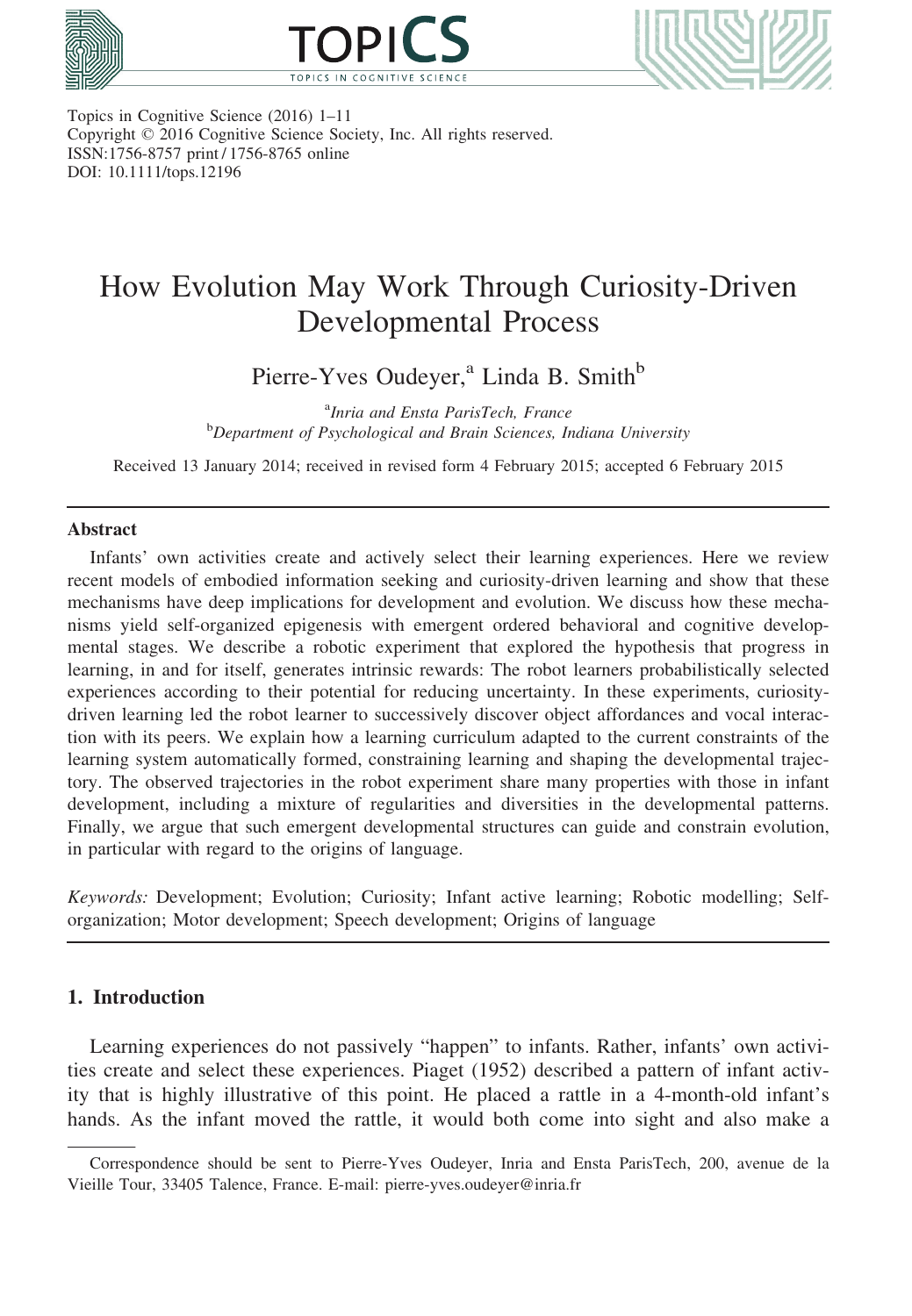noise, arousing and agitating the infant and causing more body motions, and thus causing the rattle to move into and out of sight and to make more noise. The infant had no prior knowledge of the rattle but discovered through activity the task and goal of rattle shaking. As the infant accidentally moved the rattle, and saw and heard the consequences, becoming captured by the activity and outcomes, the infant may be said to have gained intentional control over the shaking of the rattle and the goal of making a noise (Thelen, 1994). This example—a body movement that leads to an interesting outcome and thus more activity and the re-experience and building of expectations about the outcome may be foundational, not just to developmental process, but also to how evolution works through developmental process.

Infants' explorations of rattles are instances of action and learning motivated by curiosity and may reflect intrinsic motivations that select "interesting" sensorimotor activities (Gottlieb, Oudeyer, Lopes, & Baranes, 2013; Lowenstein, 1994). However, what is interesting is history dependent. Once all the variations in rattle shaking are easily predicted, and all the outcomes expected, then playing with a rattle is not very interesting, as evident in the disinterest of older infants in rattles. What is interesting depends on what one knows and what one does not know. Across many different fields, theorists have suggested that "interest" is engaged by what is just beyond current knowledge, neither too well known nor too far beyond what is understandable. This theoretical idea has been offered many times in psychology, through concepts like cognitive dissonance (Kagan, 1972), optimal incongruity (Hunt, 1965), intermediate novelty (Berlyne, 1960; Kidd, Piantadosi, & Aslin, 2012), and optimal challenge (Csikszenthmihalyi, 1990). There have been several recent theoretical advances in these ideas in developmental robotics (Baldassare & Mirolli, 2013; Gottlieb et al., 2013; Oudeyer, Kaplan, & Hafner, 2007), in models about the evolutionary origins of intrinsic motivation systems (Barto, 2013; Singh et al., 2010), and in recent findings in neuroscience linking intrinsic motivation with attention (Gottlieb et al., 2013), as well as in new formal models of infant visual attention (Kidd et al., 2012).

In general, learning in these curiosity-driven activities *progresses* to yield an *improve*ment of prediction or control over a repeated activity and thus a *reduction in* uncertainty (Friston et al., 2012; Kidd et al., 2012; Oudeyer & Kaplan, 2007; Schmidhuber, 1991). Such intrinsically motivating activities have been called "progress niches" (Oudeyer et al., 2007): Progress in learning in and for itself generates intrinsic rewards and an action selection system directly aims to maximize this reward. In reinforcement learning frameworks, this search for progress niches leads to spontaneous exploration (Gottlieb et al., 2013; Oudeyer et al., 2007; Schmidhuber, 1991). In this view, progress in prediction or control is a primary driver (and accordingly, intrinsic rewards for learning progress/uncertainty reduction may be primary rewards). These theoretical advances lead to a definition of curiosity as an epistemic motivational mechanism that pushes an organism to explore activities for the primary sake of gaining information (as opposed to searching for information in service of achieving an external goal like finding food or shelter). Such a motivational mechanism of curiosity will often be only one of several motivational mechanisms operating in any living being, and at any given time curiosity may interact, complement, or conflict with other motivations. From a machine learning perspective,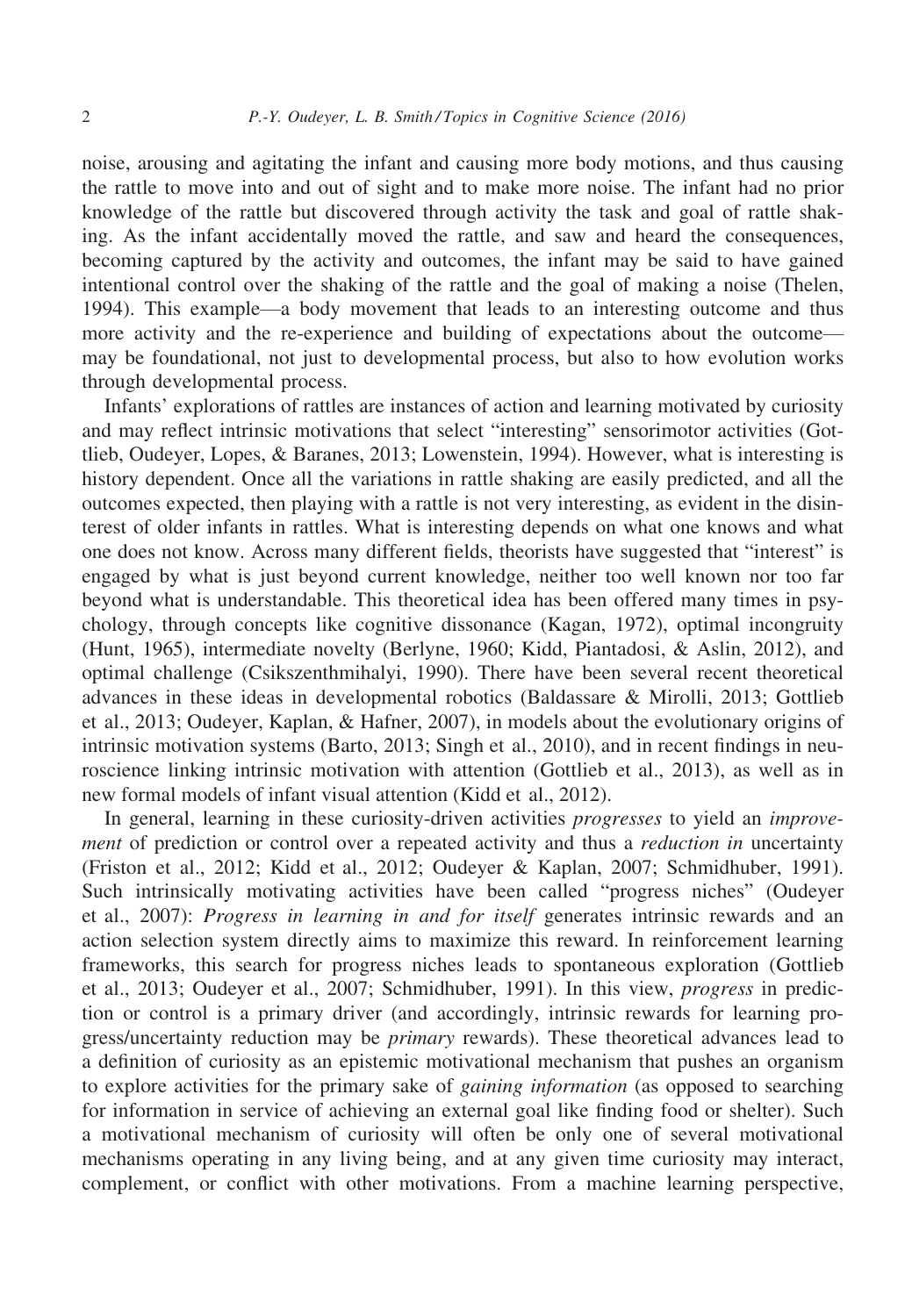mechanisms of information seeking are called active learning, where the learner probabilistically and through its own activity selects experiences according to their potential for reducing uncertainty (Cohn, Ghahramani, & Jordan, 1996; Lopes & Montesano, 2014; Lopes & Oudeyer, 2010). Information-seeking mechanisms have been used either as an "exploration bonus" mechanism in service of efficient maximization of a task-specific reward or as primary rewards driving models of curiosity-driven learning (Gottlieb et al., 2013).

Here we outline a robotic model that illustrates these ideas about curiosity-driven learning and how an active search for learning progress can lead to a system that first explores simple activities, and then progressively shifts to more complex learning experiences, effectively self-generating and self-organizing a learning curriculum adapted to the current constraints of the learning system, and at the same time constraining learning and shaping the developmental trajectory. We then turn to the implications of these results as to how evolution may work through development and curiosity to yield constrained and adaptive outcomes within a species.

#### 2. A developmental playground

In this section, we describe a series of robot experiments that illustrate how mechanisms of curiosity-driven exploration, dynamically interacting with learning, physical, and social constraints, can self-organize developmental trajectories and in particular lead a learner to successively discover two important functionalities: object affordances and vocal interaction with its peers.

In these playground experiments, a quadruped "learning" robot (the learner) is placed on an infant play mat with a set of nearby objects and is joined by an "adult" robot (the teacher), see Fig. 1A (Kaplan & Oudeyer, 2007b; Oudeyer & Kaplan, 2006; Oudeyer et al., 2007). On the mat and near the learner are objects for discovery: an elephant (which can be bitten or "grasped" by the mouth) and a hanging toy (which can be "bashed" or pushed with the leg). The teacher is pre-programmed to imitate the sound made by the learner when the learning robot looks to the teacher while vocalizing at the same time.

The learner is equipped with a repertoire of motor primitives parameterized by several continuous numbers that control movements of its legs, head, and a simulated vocal tract. Each motor primitive is a dynamical system controlling various forms of actions: (a) turning the head in different directions; (b) opening and closing the mouth while crouching with varying strengths and timing; (c) rocking the leg with varying angles and speed; (d) vocalizing with varying pitches and lengths. These primitives can be combined to form a large continuous space of possible actions. Similarly, sensory primitives allow the robot to detect visual movement, salient visual properties, proprioceptive touch in the mouth, and pitch and length of perceived sounds. For the robot, these motor and sensory primitives are initially black boxes and he has no knowledge about their semantics, effects, or relations.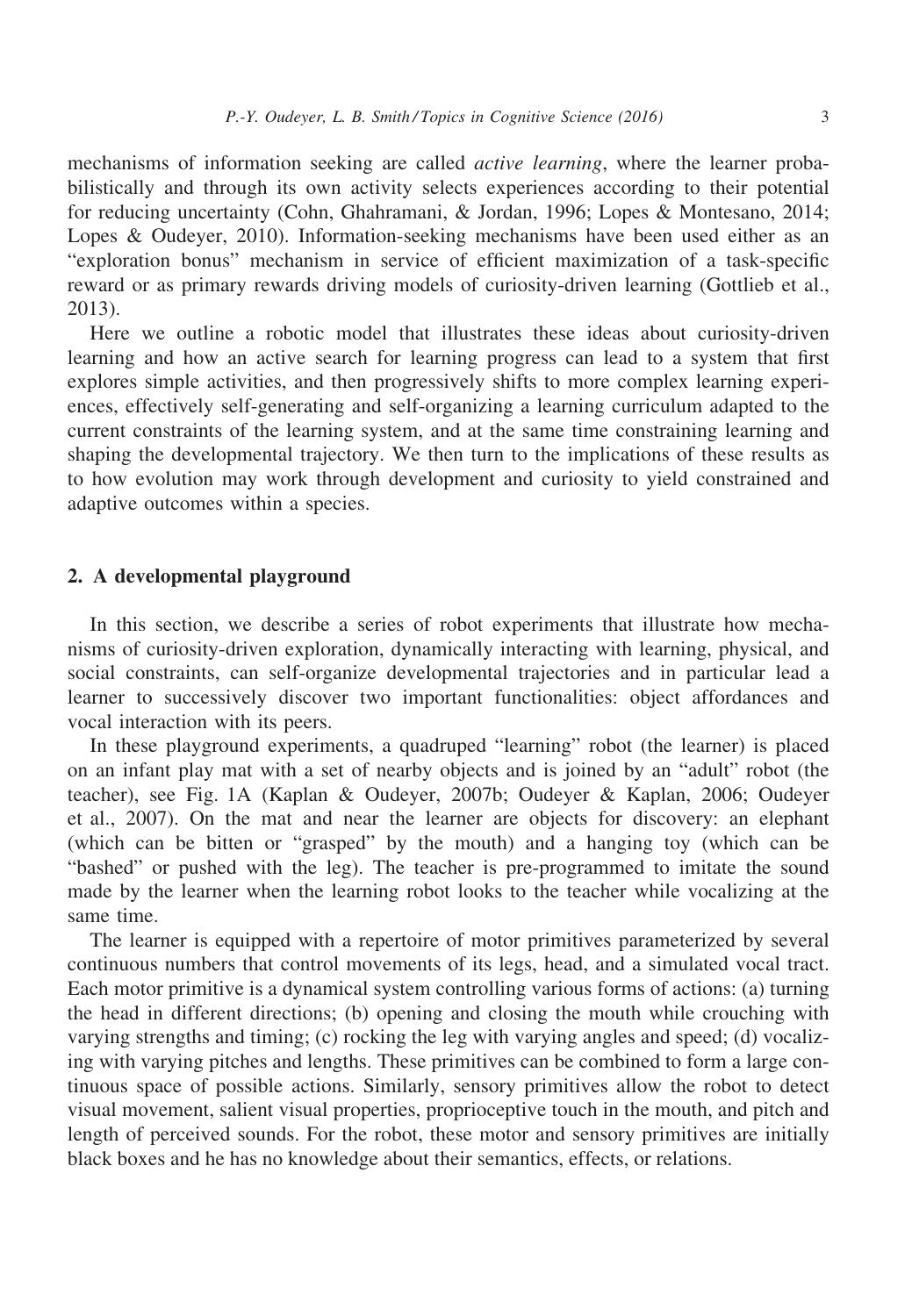

Fig. 1. The playground experiment (Oudeyer & Kaplan, 2006; Oudeyer et al., 2007). (A) The learning context. (B) The computational architecture for curiosity-driven exploration in which the robot learner probabilistically selects experiences according to their potential for reducing uncertainty, that is, for learning progress. (C) Illustration of a self-organized developmental sequence where the robot automatically identifies, categorizes, and shifts from simple to more complex learning experiences. Figure adapted with permission from Gottlieb et al. (2013).

The learning robot learns how to use and tune these primitives to produce various effects on its surrounding environment, and exploration is driven by the maximization of learning progress, by choosing physical experiences ("experiments") that improve the quality of predictions of the consequences of its actions.

Fig. 1B outlines a computational architecture, called R-IAC (Moulin-Frier, Nguyen, & Oudeyer, 2014; Oudeyer et al., 2007). A prediction machine (M) learns to predict the consequences of actions taken by the robot in given sensory contexts. For example, this module might learn to predict (with a neural network) which visual movements or proprioceptive perceptions result from using a leg motor primitive with certain parameters. A meta-cognitive module estimates the evolution of errors in prediction of M in various regions of the sensorimotor space. This module estimates how much errors decrease in predicting an action, for example, in predicting the consequence of a leg movement when this action is applied toward a particular area of the environment. These estimates of error reduction are used to compute the intrinsic reward from progress in learning. This reward is an internal quantity that is proportional to the decrease in prediction errors, and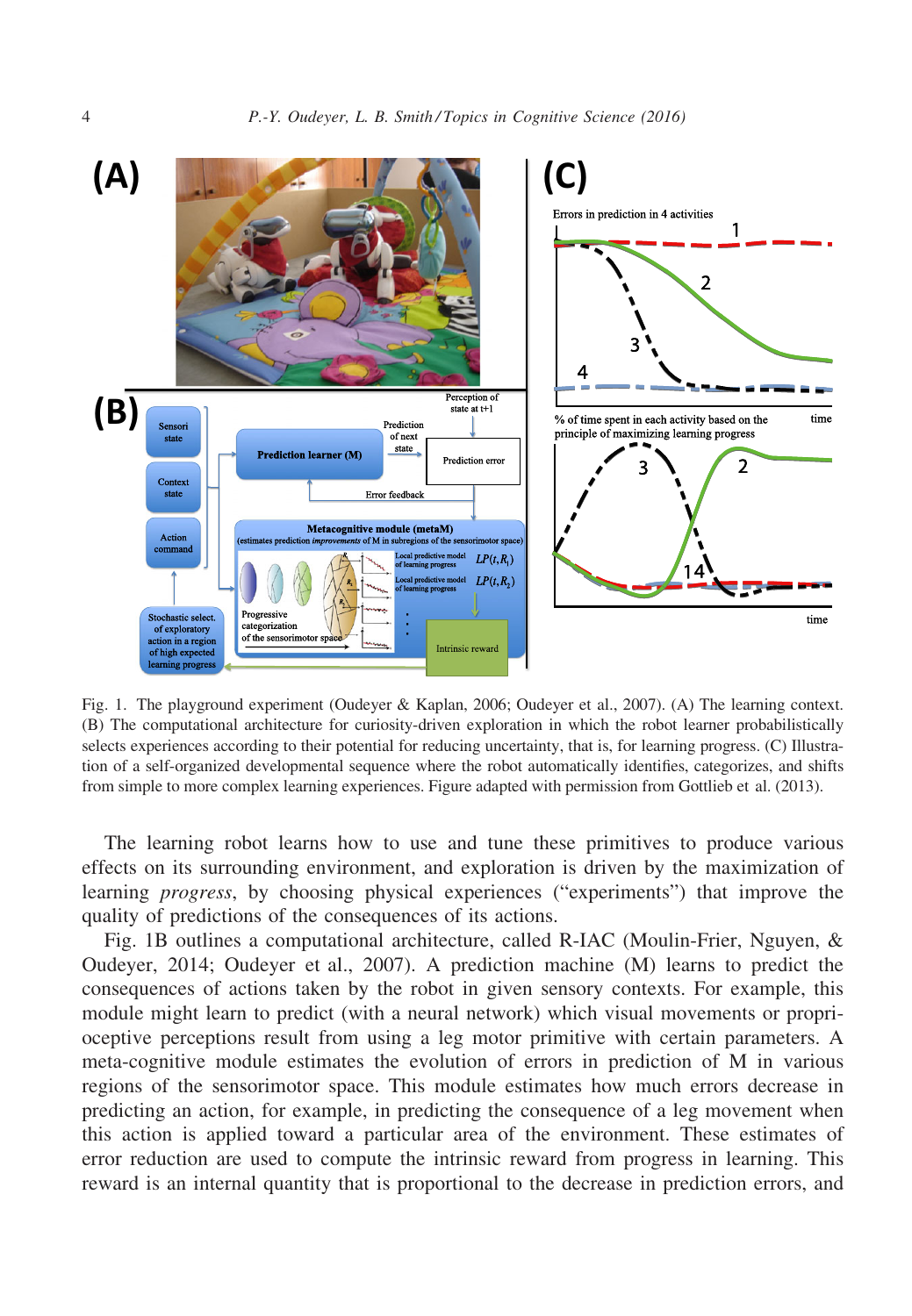the maximization of this quantity is the goal of action selection within a computational reinforcement-learning architecture (Oudeyer & Kaplan, 2007; Oudeyer et al., 2007). Importantly, the action selection system chooses most often to explore activities where the estimated reward from learning progress is high. However, this choice is probabilistic, which leaves the system open to learning in new areas and open to discovering other activities that may also yield progress in learning.<sup>1</sup> Since the sensorimotor flow does not come pre-segmented into activities and tasks, a system that seeks to maximize differences in learnability is also used to progressively categorize the sensorimotor space into regions. This categorization thereby models the incremental creation and refining of cognitive categories differentiating activities/tasks.

To illustrate how such an exploration mechanism can automatically generate ordered learning stages, let us first imagine a learner confronted with four categories of activities, as shown on Fig. 1C. The practice of each of these four activities, which can be of varying difficulty, leads to different learning rates at different points in time (see the top curves, which show the evolution of prediction errors in each activity if the learner were to focus full-time and exclusively on each). If, however, the learner uses curiosity-driven exploration to decide what and when to practice by focusing on progress niches, it will avoid activities already predictable (curve 4) or too difficult to learn to predict (curve 1), in order to focus first on the activity with the fastest learning rate (curve 3) and eventually, when the latter starts to reach a "plateau" to switch to the second most promising learning situation (curve 2). Thus, such robots will show a regular developmental course —one that will be "universal" for learners with similar internal processes learning in similar environments. Embodied exploration driven by learning progress creates an organized exploratory strategy: the system systematically achieves these learning experiences in an order and does so because they yield (given the propensities of the learner and the physical world) different patterns of uncertainty reduction.

In the playground experiment described earlier, multiple experimental runs lead to two general categories of results: self-organization and a mixture of regularities and diversities in the developmental patterns (Oudeyer & Kaplan, 2006; Oudeyer et al., 2007).

## 2.1. Self-organization

In all of the runs, one observes the self-organization of structured developmental trajectories, where the robot explores objects and actions in a progressively more complex stage-like manner while acquiring autonomously diverse affordances and skills that can be reused later on and that change the learning progress in more complicated tasks. The following developmental sequence was typically observed:

- 1. In a first phase, the learner achieves unorganized body babbling.
- 2. In a second phase, after learning a first rough model and meta-model, the robot stops combining motor primitives, exploring them one by one, but each primitive is explored itself in a random manner.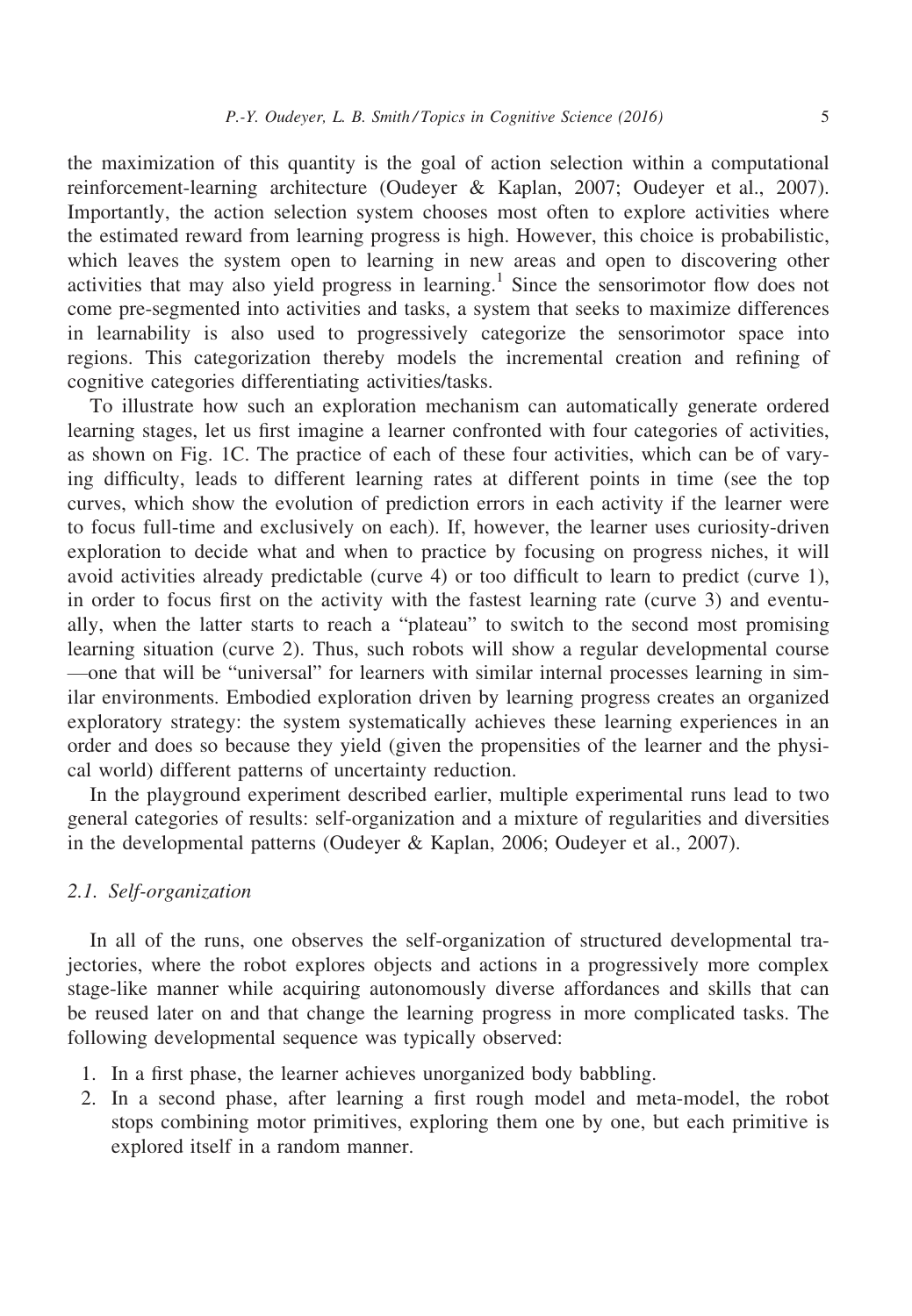- 3. In a third phase, the learner begins to experiment with actions toward zones of its environment where the external observer knows there are objects (the robot is not provided with a representation of the concept of "object"), but in a non-affordant manner (e.g., it vocalizes at the non-responding elephant or tries to bash the teacher robot which is too far to be touched).
- 4. In a fourth phase, the learner now explores the affordances of different objects in the environment: typically focusing first on grasping movements with the elephant, then shifting to bashing movements with the hanging toy, and finally shifting to explorations of vocalizing toward the imitating teacher.
- 5. In the end, the learner has learned sensorimotor affordances with several objects, as well as social affordances, and has mastered multiple skills. None of these specific objectives were pre-programmed. Instead, they self-organized through the dynamic interaction between curiosity-driven exploration, statistical inference, the properties of the body, and the properties of the environment.

These playground experiments do not simply simulate particular skills (such as batting at toys to make them swing or vocalizations) but simulate an ordered and systematic developmental trajectory, with a universality and stage-like structure that may be mistakenly taken to indicate an internally driven process of maturation. However, the trajectory is created through activity and through the general principle that sensorimotor experiences that reduce uncertainty in prediction are rewarding. In this way, developmental achievements can build on themselves without specific pre-programmed dependencies but nonetheless—like evolution itself—create structure (see Smith & Breazeal, 2007; and Smith, 2013, for related findings and arguments).

### 2.2. Regularities and diversity

Because these are self-organizing developmental processes, they generate not only strong regularities but also diversity across individual developmental trajectories. For example, in most runs, one observes successively unorganized body babbling, then focused exploration of head movements, then exploration of touching an object, then grasping an object, and finally vocalizing toward a peer robot (pre-programmed to imitate). This can be explained as gradual exploration of new progress niches, and those stages and their ordering can be viewed as a form of attractor in the space of developmental trajectories. Yet, with the same mechanism and same initial parameters, individual trajectories may invert stages, or even generate qualitatively different behaviors. This is due to stochasticity, to even small variability in the physical realities and to the fact that this developmental dynamic system has several attractors with more or less extended and strong domains of attraction (characterized by amplitude of learning progress). We see this diversity as a positive outcome since individual development is not identical across different individuals but is always, for each individual, unique in its own ways. This kind of approach, then, offers a way to understand individual differences as emergent in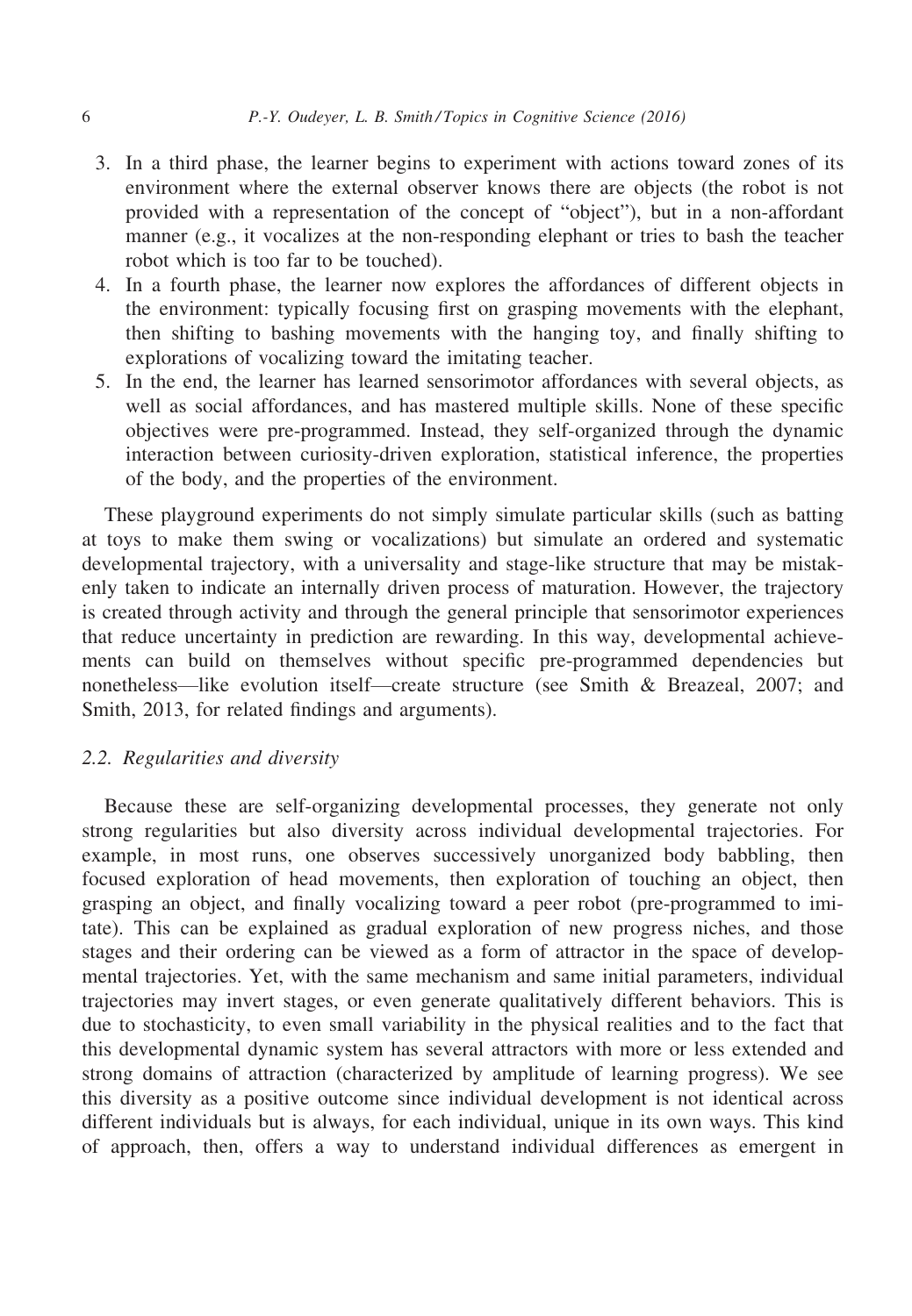developmental process itself and makes clear how developmental process might vary across contexts, even with an identical learning mechanism.

A further result to be highlighted is the early development of vocal interaction. With a single generic mechanism, the robot both explores and learns how to manipulate objects and how to vocalize to trigger specific responses from a more mature partner (Kaplan & Oudeyer, 2007a; Oudeyer & Kaplan, 2006). Vocal babbling and language play have been shown to be key in infant language development; however, the motivation to engage in vocal play has often been associated with hypothesized language-specific motivation. The playground experiment makes it possible to see how the exploration and learning of communicative behavior might be at least partially explained by general curiosity-driven exploration of the body affordances, as also suggested by Oller (2000).

Other robotic models have explored how social guidance can be leveraged by an intrinsically motivated active learner and dynamically interact with curiosity to structure developmental trajectories (Nguyen & Oudeyer, 2013; Thomaz & Breazeal, 2008). Focusing on vocal development, Moulin-Frier et al. (2014) conducted experiments where a robot explored the control of a realistic model of the vocal tract in interaction with vocal peers through a drive to maximize learning progress. This model relied on a physical model of the vocal tract, its motor control and the auditory system. The experiments showed how such a mechanism can explain the adaptive transition from vocal selfexploration with little influence from the speech environment, to a later stage where vocal exploration becomes influenced by vocalizations of peers. Within the initial self-exploration phase, a sequence of vocal production stages self-organizes and shares properties with infant data: The vocal learner first discovers how to control phonation, then vocal variations of unarticulated sounds, and finally articulated proto-syllables. As the vocal learner becomes more proficient at producing complex sounds, the imitating vocalizations of the teacher provide high learning progress, resulting in a shift from self-exploration to vocal imitation.

# 3. An evo-devo perspective: From curiosity to the evolution of language pre requisites

The developmental patterns in the playground experiments exhibit a form of behavioral and cognitive epigenesis, as proposed by Gottlieb (1991). Developmental structures in these models are neither learned "tabula rasa" nor a predetermined result of an innate "program"; instead, they self-organize out of the dynamic interaction between constrained cognitive mechanisms (including curiosity, learning, and abstraction), the morphological properties of the body, and the physical and social environment that itself is constrained and ordered by the developmental level of the organism (Oudeyer, 2010, 2011; Smith, 2013; Thelen & Smith, 1996). This self-organization includes the dynamic and automatic formation of behavioral and cognitive stages of progressively increasing complexity, sharing many properties with infant development (Piaget, 1952).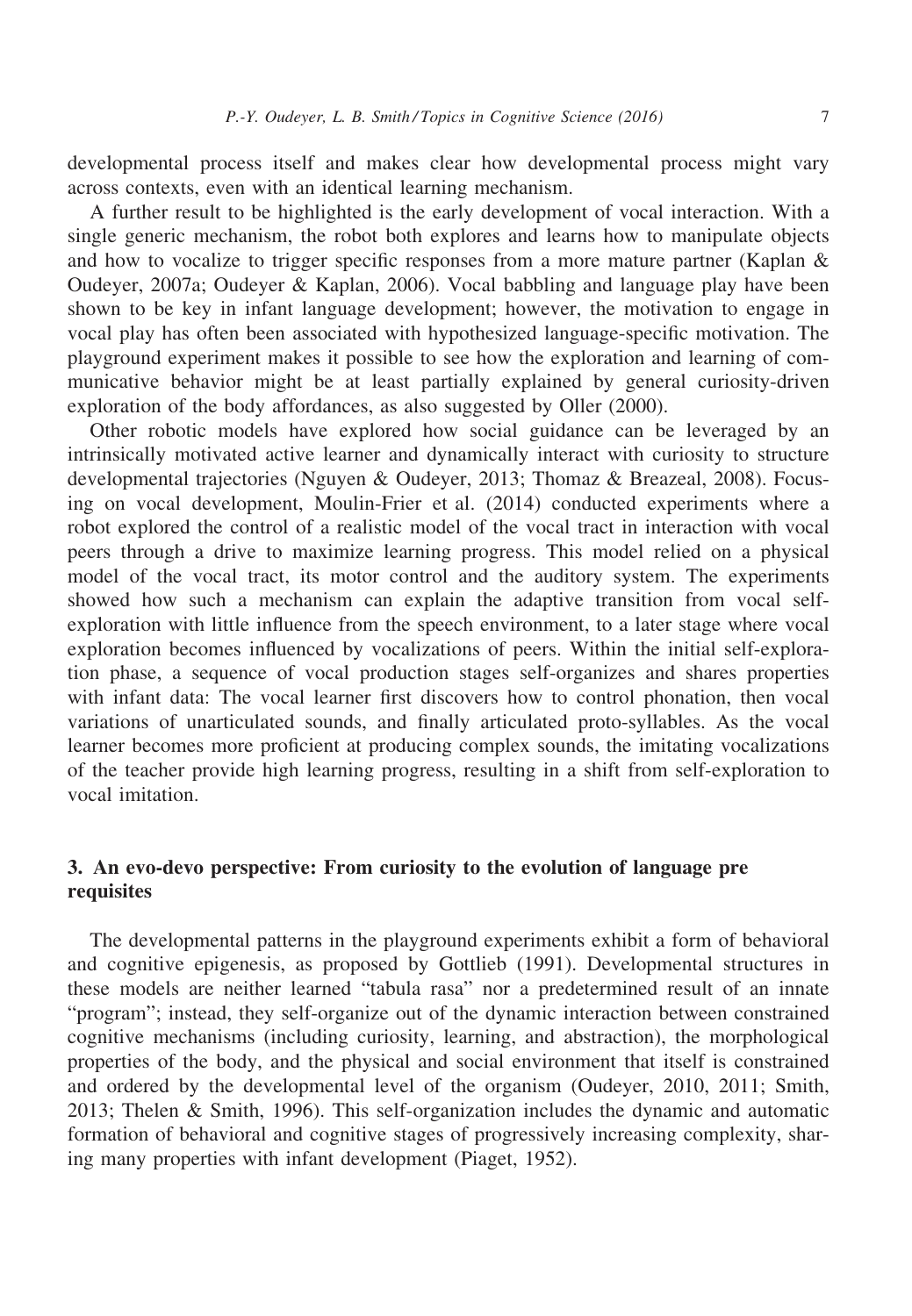Such robotic models and experiments operationalize theories of epigenesis in behavioral development (e.g., Gottlieb, 1991; Lickliter & Honeycutt, 2009; West & King, 1987), as well as the dynamic systems conceptualization of development (Thelen & Smith, 1996). In particular, they allow us to see in detail how the interaction of heterogeneous mechanisms and constraints at several scales could form a dynamical system where developmental structures emerge. Such emergent developmental structures have deep implications for evolution. In particular, they constitute a reservoir of behavioral and cognitive innovations which can be later on recruited for functions not yet anticipated, and at both developmental and evolutionary scales: This is exaptation (Gould, 1991).

First, the results show that modality-independent generic mechanisms for curiosity-driven exploration of the body and its interactions can lead to the emergence of basic speech skills, vocal interaction, and vocal imitation. This suggests that in principle the infant may develop initial speech capabilities without an innate-specific bias for learning speech and vocal interaction, and without teleological knowledge that such skills will be recruited later on for the onset of language.

Second, such mechanisms could be related to state-of-the-art models of the formation and evolution of shared vocalization systems in populations of individuals (de Boer, 2001; Moulin-Frier et al., 2011; Oudeyer, 2006). Such population models have shown that when vocal learners are equipped with mechanisms of spontaneous vocal selfexploration and progressively tune their vocalizations to match those of their neighbors, conventionalized systems of sounds can be formed automatically at the group level from an initial state where each individual only produces random vocalizations. In these models, mechanisms for systematic babbling were ad hoc and hand programmed. Yet the robotic experiments show that principled and modality-independent mechanisms for curiosity-driven exploration can drive a learner to explore its vocal tract, and also drive it to imitate the vocalizations of its peers. Combining these models leads to a startling hypothesis: Conventional patterns of vocalizations at the group level could self-organize as a result of the interaction of individuals intrinsically motivated to learn how their body, and their vocal tract in particular, can produce effects on objects and social peers. Similar analyses have been offered for the origins of joint visual attention (Deak, Krasno, Triesch, Lewis, & Sepeta, 2014; Yu & Smith, 2013).

Further, arguments presented in Barto (2013) have shown that the evolutionary origins of such an intrinsic motivation to learn can be explained because it maximizes long-term evolutionary fitness under rapidly changing environmental conditions (e.g., due to human social and cultural structures, which can evolve much faster than the phylogenetic scale). In their computer simulations, and under conditions of rapidly changing environments and with fitness/reward functions based on reproduction, Singh et al. (2010) have shown that it can be more efficient to evolve a control architecture that rewards learning *per se* rather than domain-specific adaptations. In these ways, mechanisms of information seeking can thus evolve independently of language, but yet may have spontaneously bootstraped vocal structures, both at the individual and population level, later on recruited through exaptation for a language function that is not already foreseen.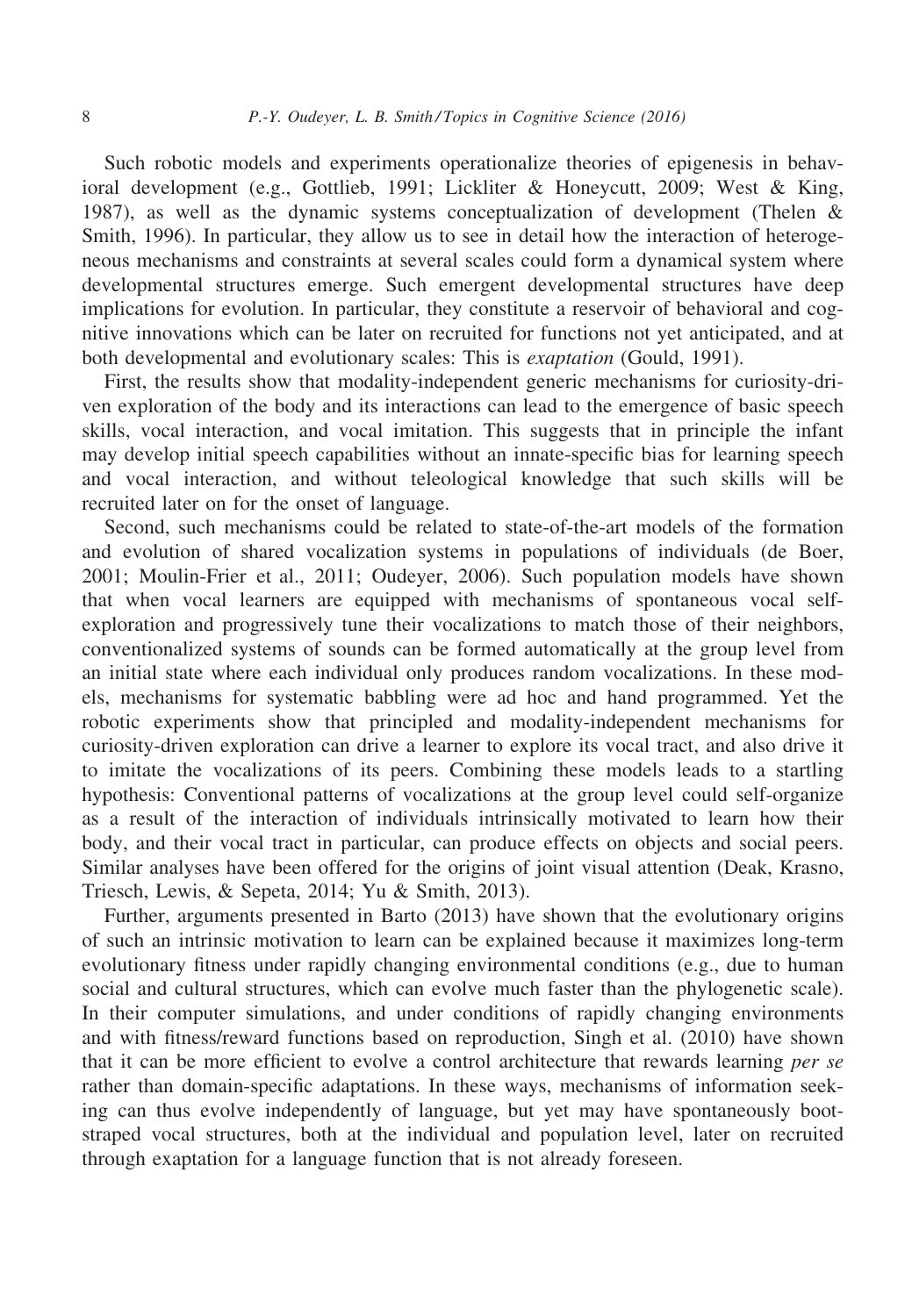These arguments suggest a potentially strong role for curiosity-driven developmental process in the evolution of language prerequisites. They also raise interesting issues with respect to the comparison of humans with other animals. As argued earlier, the motivational mechanism of curiosity interacts with other motivational mechanisms like food or mate search, and its weight in motivational arbitration may vary widely across species equipped with such curiosity. Hence, the high degree of competition for survival in many species can be expected to promote avoidance of risk, where aversive motivational systems overcome strongly the expression of curiosity-driven exploration. The multimodal systematicity and the extent to which open-ended free play and curiosity are expressed in humans, where children are comparatively highly protected for a long period, is unrivalled in the animal kingdom (Power, 1999). The dominance of curiosity in the motivational hierarchy may be key to the emergence of wide-ranging domain-specific knowledge in humans as compared to other species. Yet this remains an open question and points to the next critical challenge in understanding curiosity-driven learning: How does curiosity compete and couple with other forms of motivation (possibly aversive)? The nature of this dynamic coupling is likely to have significant impact on how we understand the developmental dynamics and may also provide insight into individual differences. Do contexts in which there are limited resources for such basic drives as food and bodily safety alter the developmental trajectory by limiting curiosity-driven learning?

## 4. Conclusion

Play offers young learners a way to harness the complexity of their learning environment through exploration. The world presents learners with massive amounts of data relevant to many different kinds of tasks and problems. However, much of the data is available only when the world is probed through the learners' own actions. Importantly, for developing learners, the kinds of play—and the kinds of probes possible—change systematically and are, at any given point in development, constrained both by the learning opportunities provided by the physical and social environment and by current physical and cognitive abilities of the learner. Human infants are motorically altricial and thus for their first few months dependent on caretakers: They can only observe or physically interact with objects and events in the environment that their caretakers set for them. The ordered constraint of experiences—ordered by developmental changes in the learners' morphology and abilities and by the learners' active probes of the environment—may play a critical role in constraining and channeling species-typical development and seems likely to have been exploited by evolutionary processes to ensure functional developmental outcomes that fit the environment (Gottlieb, 1991; West & King, 1987).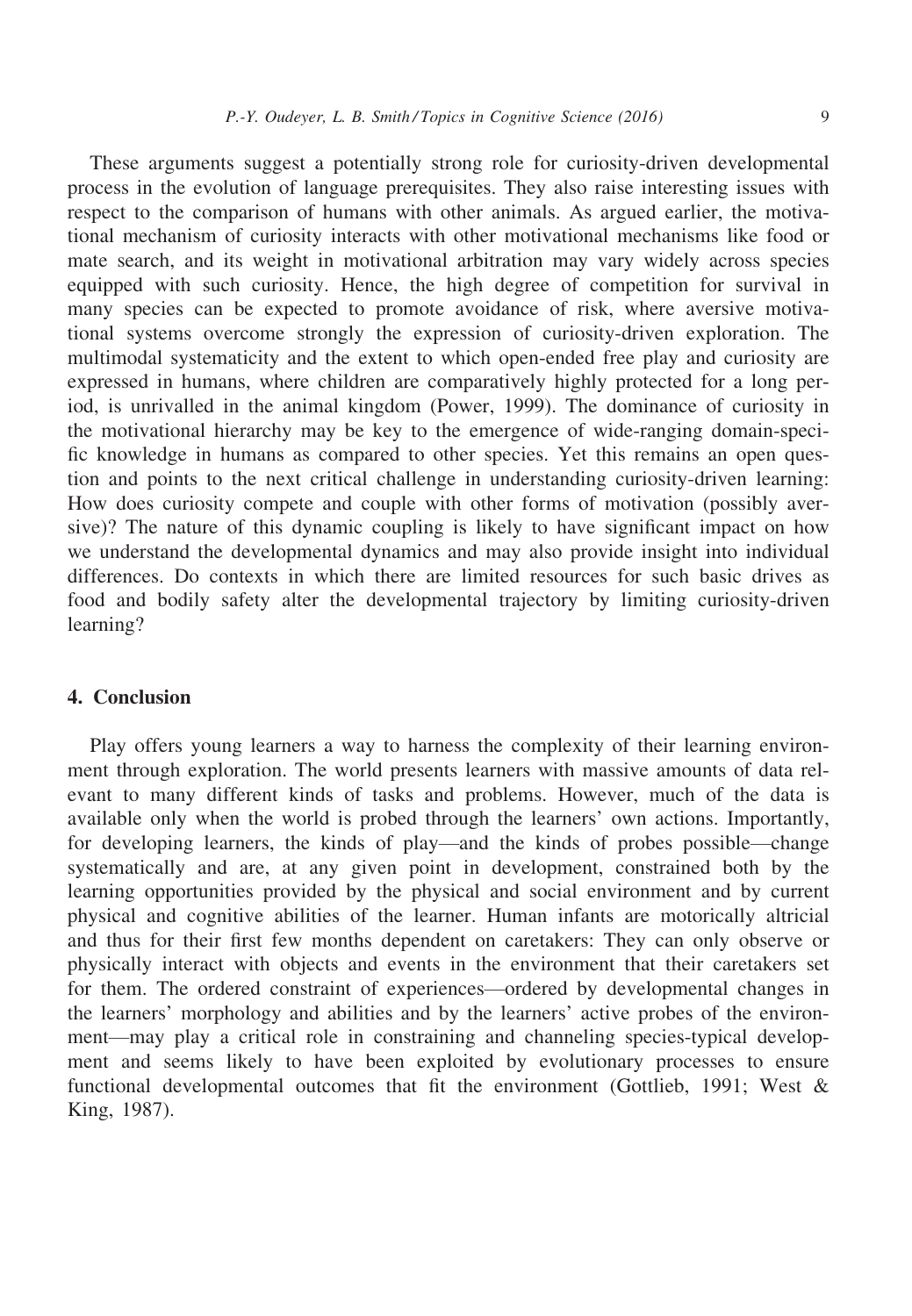### **Note**

1. Technically the decision on how much time to spend on high learning progress activities and other activities is achieved using Multi-Armed Bandit algorithms for the so-called exploration/exploitation dilemma (Audibert, Munos, & Szepesvari, 2009).

#### **References**

- Audibert, J.-Y., Munos, R., & Szepesvari, C. (2009). Exploration-exploitation tradeoff using variance estimates in multi-armed bandits. Theoretical Computer Science, 410(19), 1876–1902.
- Baldassare, G., & Mirolli, M. (2013). Intrinsically motivated learning in natural and artificial systems. Berlin: Springer-Verlag.
- Barto, A. (2013). Intrinsic motivation and reinforcement learning. In G. Baldassarre & M. Mirolli (Eds.), Intrinsically motivated learning in natural and artificial systems (pp. 17–47). Berlin: Springer.
- Berlyne, D. (1960). Conflict, arousal and curiosity. New York: McGraw-Hill.
- de Boer, B. (2001). The origins of vowel systems. Oxford Linguistics. Oxford, UK: Oxford University Press.
- Cohn, D. A., Ghahramani, Z., & Jordan, M. I. (1996). Active learning with statistical models. Journal of Artificial Intelligence Research, 4, 129–145.
- Csikszenthmihalyi, M. (1990). Flow-the psychology of optimal experience. New York: Harper and Row.
- Deak, G., Krasno, A., Triesch, J., Lewis, J., & Sepeta, L. (2014). Watch the hands: Infants can learn to follow gaze by seeing adults manipulate objects. Developmental Science, 17(2), 270-281. doi[:10.1111/](http://dx.doi.org/10.1111/desc.12122) [desc.12122](http://dx.doi.org/10.1111/desc.12122)
- Friston, K., Adams, R. A., Perrinet, L., & Breakspear, M. (2012). Perceptions as hypotheses: Saccades as experiments. Frontiers in Psychology, 3, 151.
- Gottlieb, G. (1991). Experiential canalization of behavioral development: Theory. Developmental Psychology, 27(1), 4–13. doi:[10.1037/0012-1649.27.1.4](http://dx.doi.org/10.1037/0012-1649.27.1.4)
- Gottlieb, J., Oudeyer, P.-Y., Lopes, M., & Baranes, A. (2013). Information seeking, curiosity and attention: Computational and neural mechanisms. Trends in Cognitive Science, 17(11), 585–596.
- Gould, S. J. (1991). Exaptation: A crucial tool for an evolutionary psychology. Journal of Social Issues, 47  $(3)$ , 43–65.
- Hunt, J. M. (1965). Intrinsic motivation and its role in psychological development. Nebraska Symposium on Motivation, 13, 189–282.
- Kagan, J. (1972). Motives and development. Journal of Personality and Social Psychology, 22, 51–66.
- Kaplan, F., & Oudeyer, P.-Y. (2007a). The progress-drive hypothesis: An interpretation of early imitation. In K. Dautenhahn & C. Nehaniv (Eds.), Imitation and social learning in robots, humans and animals: Behavioural, social and communicative dimensions (pp. 361–377). New York: Cambridge University Press.
- Kaplan, F., & Oudeyer, P.-Y. (2007b). In search of the neural circuits of intrinsic motivation. Frontiers in Neuroscience, 1(1), 225–236.
- Kidd, C., Piantadosi, S. T., & Aslin, R. N. (2012). The Goldilocks effect: Human infants allocate attention to visual sequences that are neither too simple nor too complex. PLoS ONE, 7(5), e36399.
- Lickliter, R., & Honeycutt, H. (2009). Rethinking epigenesis and evolution in light of developmental science. In M. S. Blumberg, J. H. Freeman & S. R. Robinson (Eds.), *Handbook of behavioral and comparative* neuroscience: Epigenetics, evolution, and behavior 30–47.
- Lopes, M., & Montesano, L. (2014). Active learning for autonomous intelligent agents: Exploration, curiosity, and interaction. arXiv preprint arXiv:1403.1497.